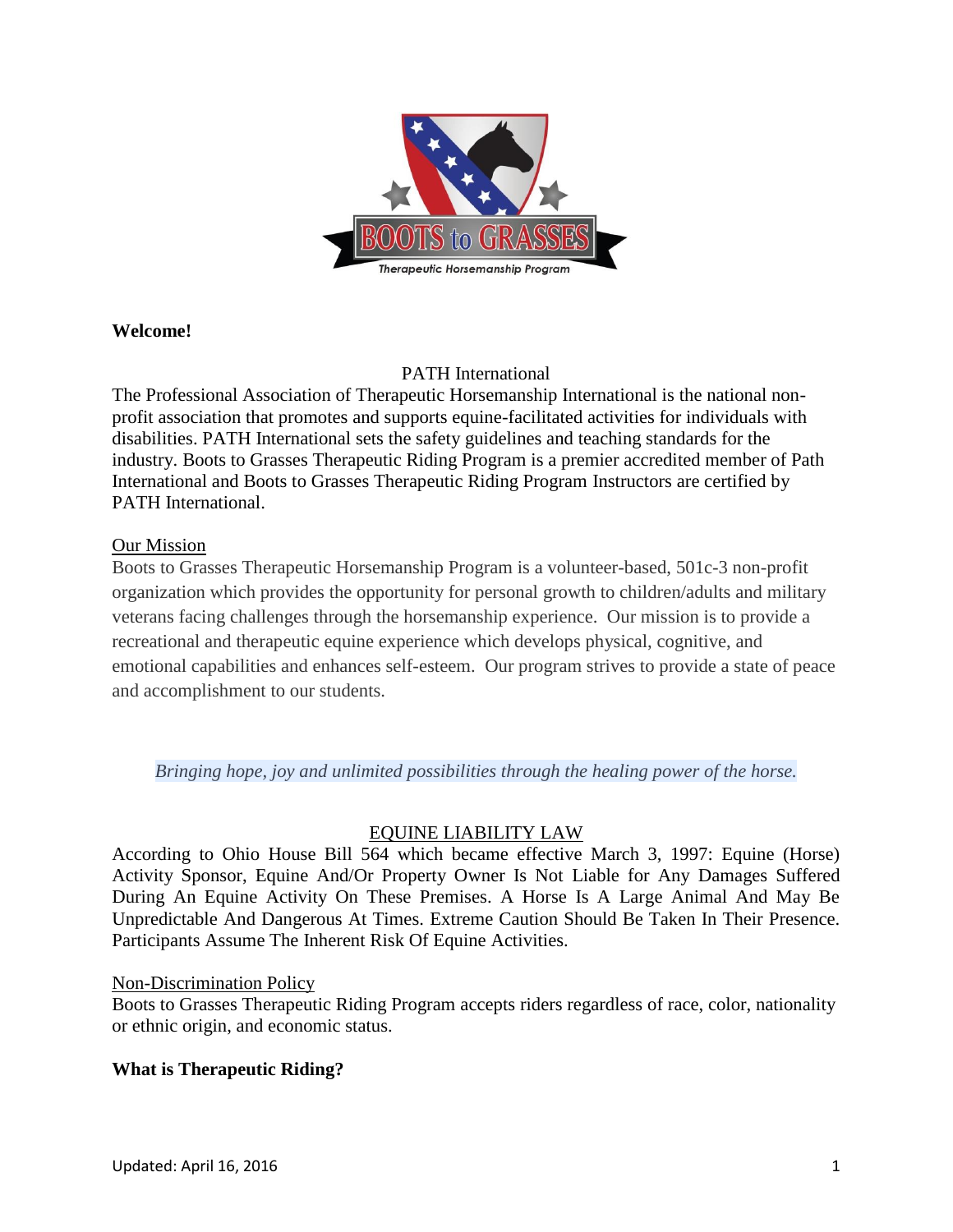## **Overview**

Horseback riding can be an instructional technique in specialized programming for the physically handicapped, mentally retarded, emotionally disturbed, learning disabled, deaf and visually impaired. The therapy utilizes a multi-sensory approach to developing and facilitating psychomotor, language, mathematics, social and emotional skills. This approach has demonstrated its effectiveness in inducing a positive change in a participant's attitude toward self, peers and ability, which has promoted a sense of accomplishment and increased selfconfidence. Children and adults have become more confident in their own abilities to master and control themselves and their environment and also to have confidence in others who can help them master skills.

Participants of horseback riding learn basic skills through planned interactional experiences with the horses. They learn not only riding skills, but also the structure, needs, personality and environment of a horse. They develop sensitivity to the needs and learn all the activities involved in the grooming, feeding, caring for and riding these animals. Through these activities, the participant develops an awareness of his own care and needs and sensitivity to the needs and care of all things, living and inanimate, which he or she can apply to everyday learning.

## Major Concept & Skill Development

- Body Localization Participant develops the ability to locate and identify parts of the horse's body. This activity aids in developing awareness and understanding of one's own body.
- Body Abstraction Participant develops the ability to generalize and transfer body localization to himself/herself and others.
- Muscular Strength Participant develops the ability to use his muscles to perform physical tasks with the horse.
- Health & Hygiene Participant develops an understanding of the principles of health and hygiene. In caring for the horses, participants are led to understand the importance of maintaining a healthy lifestyle.
- $\bullet$  Balance & Rhythm Participant develops the ability to maintain gross and fine motor balance and to move rhythmically with the horse. Participant is continuously involved in interpreting and reacting to the horse's movements.
- Body Spatial Organization Participant develops the ability to move in space. The majority of the activities require the participant to direct and move the horse within a given area.
- Directionality & Laterality Participant develops the ability to know and respond to right, left, up, down, forward, backward, and directional orientation. Activities focusing on directing the horse in a specific direction are used to aid the participant in developing sensitivity to directionality of his/her body and space.
- Time Orientation Participant develops an awareness of time concepts, by involving him/her in determining feeding time, exercise time, and resting time for the horse; participants develop an awareness of the effect of weather and seasonal changes on horseback riding activities. They learn to anticipate riding activities based on weather conditions.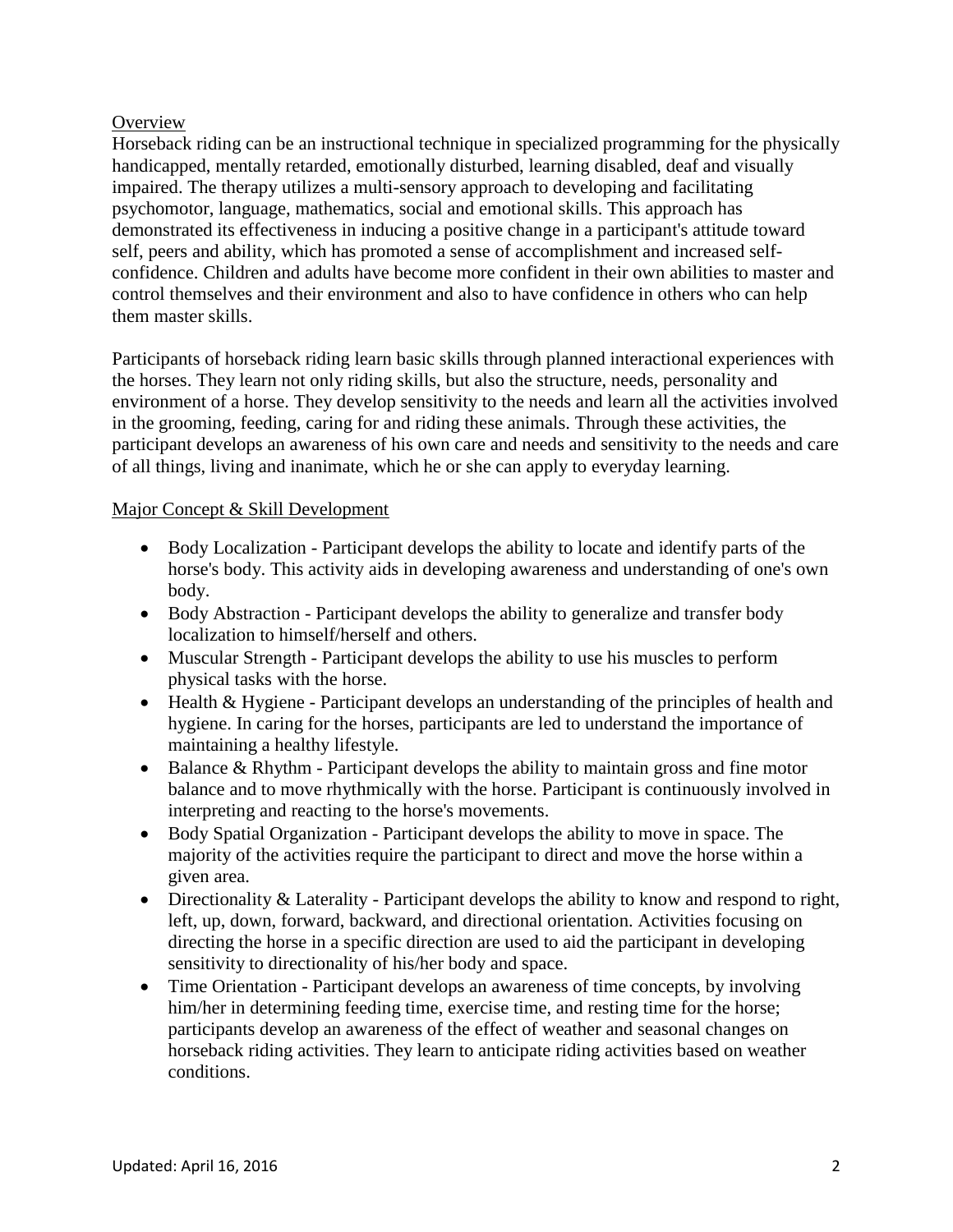- Visual Acuity Participant develops the ability to see objects in his visual field and to differentiate them meaningfully and accurately. Activities, which require the participant to direct and move his/her horse around objects or through objects in the riding, ring aid in developing this skill.
- Visual-Form Discrimination Participant develops the ability to differentiate visually the forms and symbols in the horse's environment. Activities in and around the stable aid in developing this skill. A participant identifies equipment, stall, food and the name of "his/her" horse.
- Anticipatory Response Participant develops the ability to anticipate the probable outcome of his behavior with the horse. If he/she yells or kicks the horse, he/she knows the horse will probably become frightened or run. This aids the participant in predicting the consequences of his/her own behavior and that of others in a given situation.
- Comprehension Participant develops the ability to use judgment and reasoning in riding and working with the horse. This enhances his/her ability to use judgment and reasoning when interacting with other forces in his/her environment.

## **Rider Placement Process**

### Intake Assessment

All riders are assessed prior to placement in Boots to Grasses Therapeutic Riding Program's program. An intake assessment serves to orient the rider and parents and/or caregivers to the facility, the program and the various services offered. This assessment is completed by Boots to Grasses Therapeutic Riding Program staff to determine a rider's functional ability, overall behavior, educational goals, communication needs, and appropriate placement into a program. The fee for an assessment of an incoming private rider is non-refundable.

### Eligibility Criteria

Safety and maximizing the therapeutic benefits of equine activities are primary concerns of a successful program. Due to the capacities of volunteer sidewalkers and current program horses, insurance requirements and industry standards, Boots to Grasses Therapeutic Riding Program is limited to accepting riders who:

- 4 years old minimum
- negotiable maximum weight
- ambulate with min assist (ex. can climb 2 stairs)
- Are able to be effectively supported by sidewalkers
- Do not exhibit conditions that are contraindicated
- Committed attendance
- Have current signed and dated paperwork
- Benefit physically, emotionally, socially and/or cognitively from a therapeutic riding
- Complete an intake assessment where it is determined that eligibility criteria are met
- Do not threaten the health or well-being of other participants, horses, volunteers or staff

### Acceptance

A potential rider is not a candidate for equine programming if conditions exist that contraindicate equestrian participation as determined by PATH International, or if a rider is unable to adhere to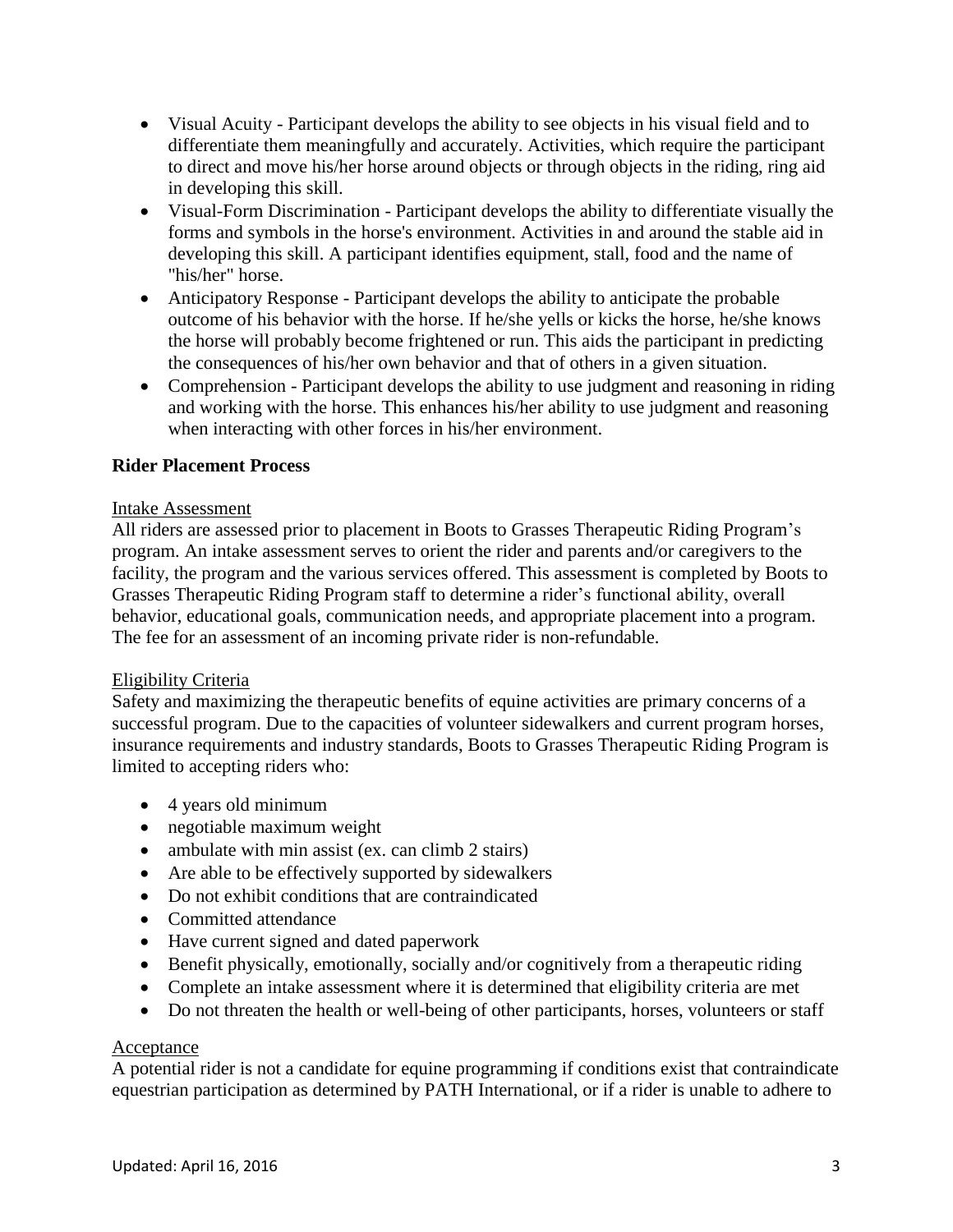Boots to Grasses Therapeutic Riding Program policies as set forth in this Student Handbook. Eligibility will be re-evaluated as necessary.

### Waiting List and Placement

Upon completion of all required paperwork, payment of assessment fee, and an intake assessment, prospective riders will be added to the primary Waiting List. It is the student's responsibility to notify Boots to Grasses Therapeutic Riding Program of any changes in contact information. Failure to do so may impact notification of lesson openings.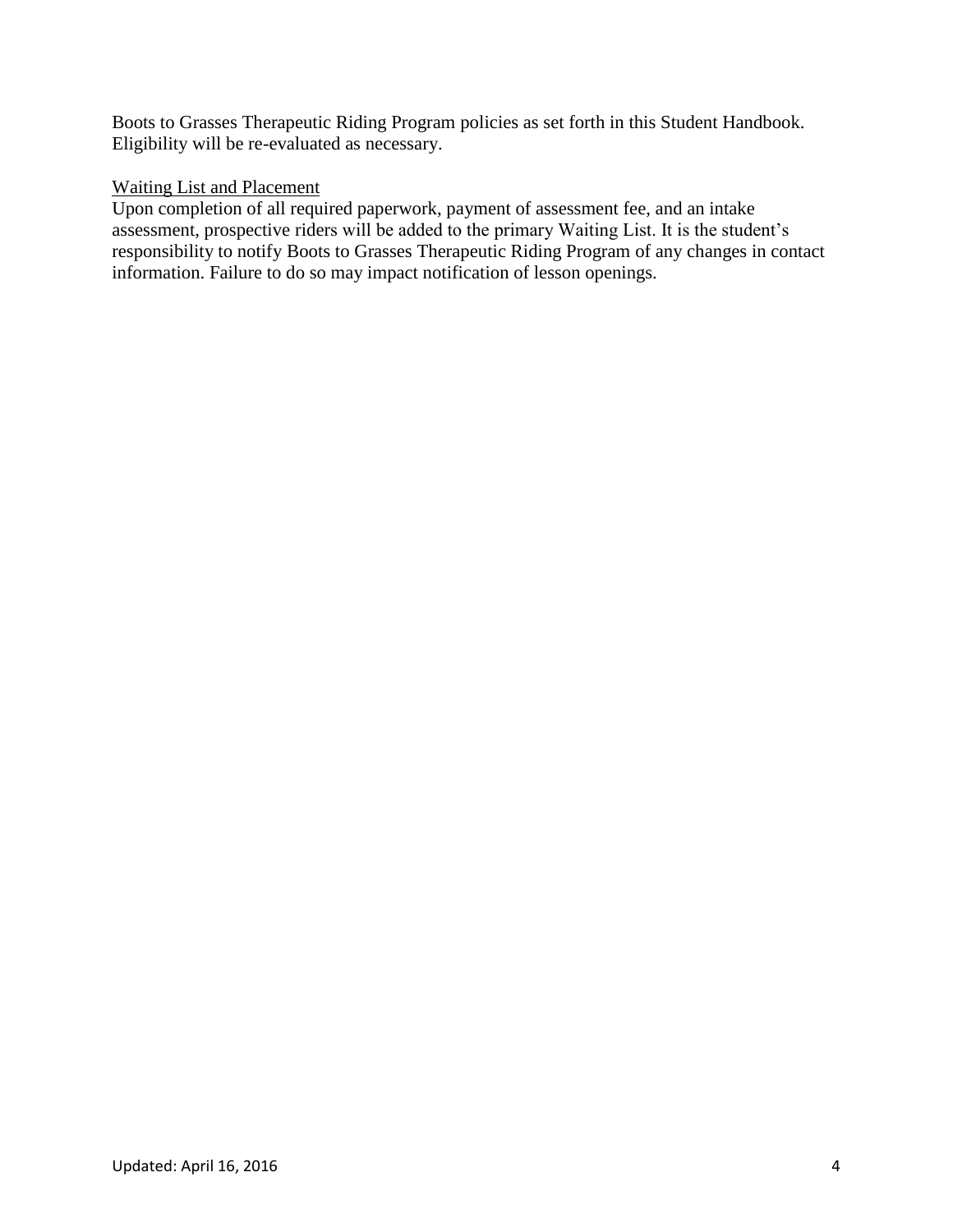## **Rules**

### Attire

For student safety, appropriate footwear for horseback riding is important. This includes a sturdy-soled, ankle-high boot with a heel. The heel should be no greater than one inch. Shoes with bulky rubber soles do not move easily into and out of the stirrup and are therefore unsafe for horseback riding. Footwear for students with special physical needs will be considered on an individual basis.

Appropriate trousers/pants for horseback riding include jeans, heavy cotton trousers, riding breeches or chaps over trousers. Shorts are prohibited. Stretch pants, snow pants, satiny leggings and other loose fitting or stretchy materials are not recommended.

### Safety Rules

Boots to Grasses Therapeutic Riding Program strives to provide the safest possible environment for students, volunteers, staff and visitors. Horses, however docile, are capable of reacting in panic to unforeseeable stimuli. Working around, and riding, horses is a risk activity. All riders must wear an ASTM/SEI approved riding helmet with the chin harness secured when riding or working around the horses.

The following rules must be followed at all times:

- No smoking anywhere on the premises.
- No pets allowed on the grounds.
- All minors (including siblings) must be supervised.
- Closed shoes are required in the barn area. No sandals or Crocs™ permitted.
- Riders, parents and visitors must be escorted by a Boots to Grasses Therapeutic Riding Program volunteer or staff member when visiting the working areas of the barn. During lessons, parents and visitors must stay in the observation lobby.
- No running, pushing, yelling or other actions that might frighten a horse.

### Code of Conduct

Thoughtful conduct and self-control factor into the safety and enjoyment of all participants. All persons at Boots to Grasses Therapeutic Riding Program will be expected to adhere to the following code of conduct:

- Respect all persons—no abusive language or actions
- Respect all property
- Refrain from loud, abrupt noises, actions or behaviors which may startle horses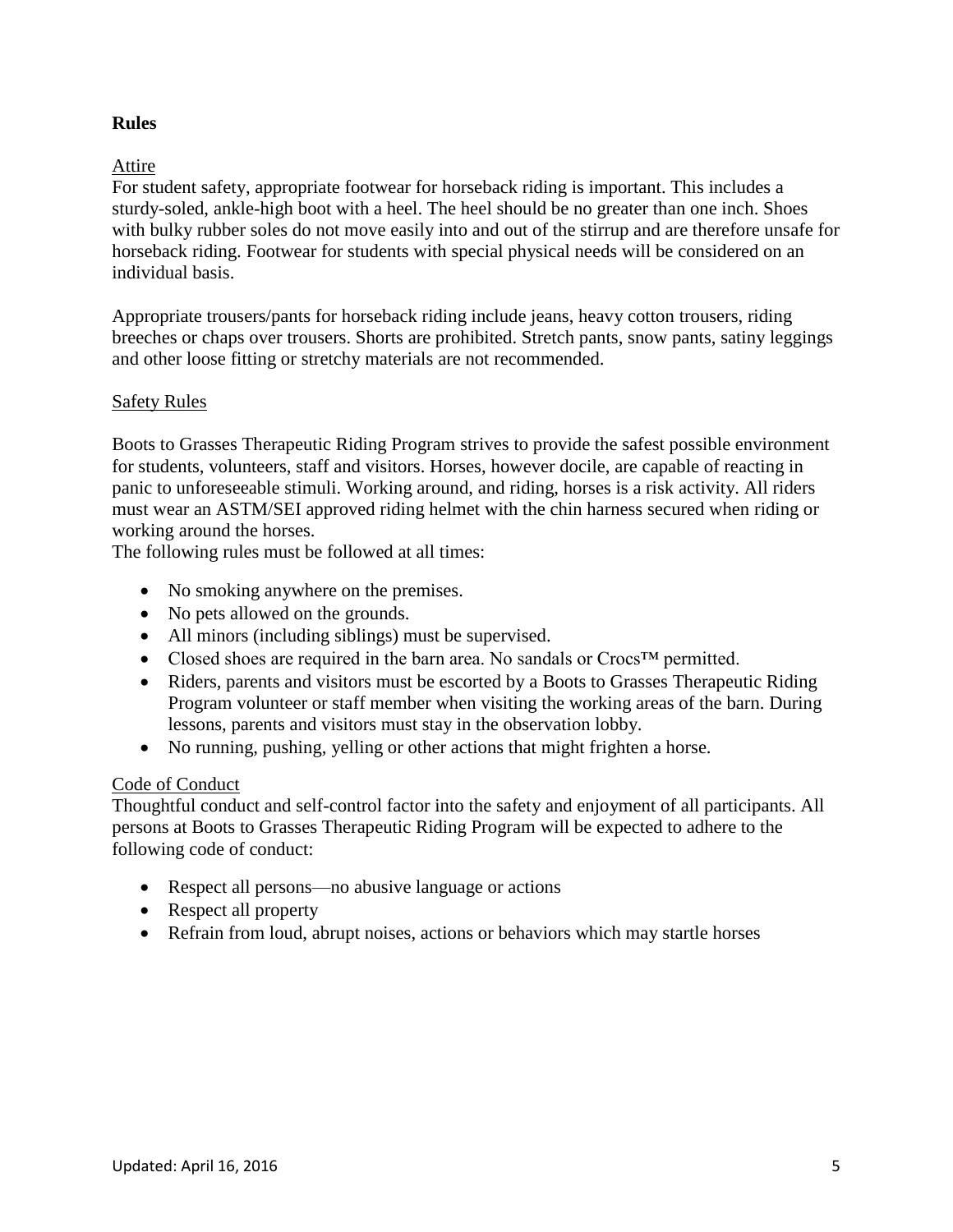### **Payment**

As agreed upon by student and instructor.

#### **General Information**

Cancellation Policy Notification by phone or text 24hours before scheduled lesson.

Makeup Policy As agreed upon by student and instructor.

#### Weather Policy

Boots to Grasses Therapeutic Riding Program will offer ground lessons if the weather is extremely hot or extremely cold. In extreme weather, some or all of a lesson may include horsemanship education. We try to maximize riding time when the weather is perfect and save the equally important grounded lessons for when the weather doesn't cooperate. We know that some of our riders thrive on keeping to a set of structured activities and coming to Boots to Grasses Therapeutic Riding Program but not riding may be difficult for them. If you are concerned about this possibility, please talk with your instructor to make a plan. Make-up lessons are not to be scheduled in lieu of ground lessons.

#### Confidentiality

Rider medical histories, diagnoses and related information are used by the Instructor to develop goal-oriented lesson plans. General information, as it relates to the success of the riding experience, is shared with volunteers on a need-to-know basis. Specific information relating to riders' diagnosis or personal situations is *absolutely confidential*.